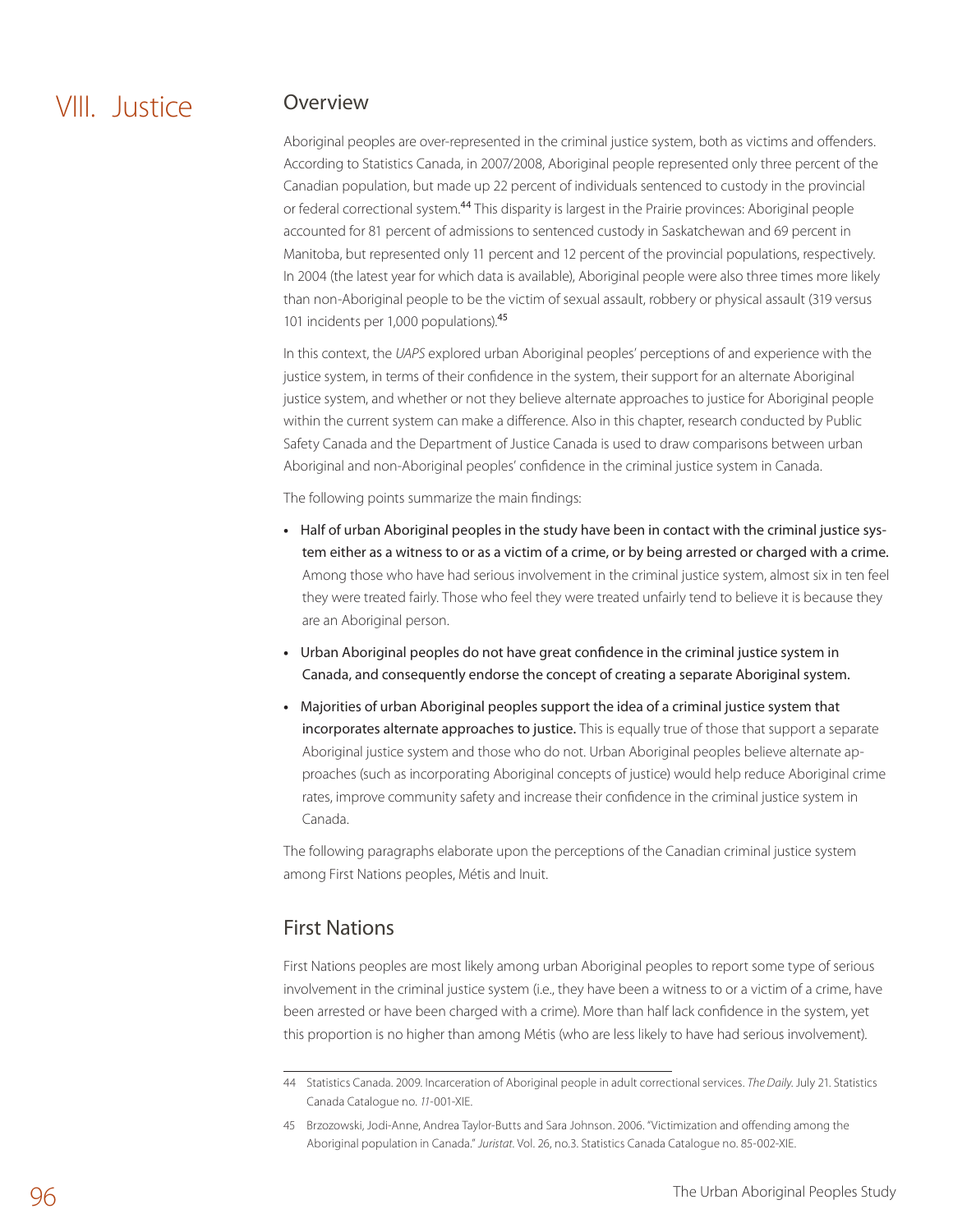Most First Nations people express support for a separate Aboriginal justice system, and believe that alternate approaches to justice would help reduce Aboriginal crime rates, improve community safety and improve their confidence in the justice system.

### Métis

Métis are less likely than other urban Aboriginal peoples to report serious involvement in the criminal justice system due to being arrested, charged with a crime or as a victim of a crime (excluding Inuit), but as likely as others to report being a witness to a crime. Among those who have had serious involvement where they feel they were treated unfairly, fewer Métis than Inuit and First Nations peoples attribute this to their Aboriginal identity. Despite this, more than half of Métis lack confidence in the justice system (similar to the proportion among First Nations peoples). Yet Métis are moderately more skeptical than First Nations peoples and Inuit of the prospect of a separate Aboriginal justice system and, albeit less so, of the impact of alternate approaches to justice on Aboriginal crime rates, community safety and their own confidence in the justice system.

### Inuit

Fewer Inuit than Métis and First Nations peoples report serious involvement in the criminal justice system as a witness to or a victim of a crime, although proportions similar to that of other urban Aboriginal peoples report they have been arrested or charged with a crime. At the same time, Inuit are most likely among urban Aboriginal peoples to express at least some confidence in the justice system, by a majority of almost six in ten. Nonetheless, most Inuit say a separate Aboriginal justice system is a good idea, and are optimistic about the improvements that could be made to the current system by incorporating alternate approaches to justice.

## 1. Contact with the criminal justice system

## Personal contact

#### *Half of urban Aboriginal peoples have been in contact with the criminal justice system either as a witness to or as a victim of a crime, or by being arrested or charged with a crime.*

In the past decade, a majority (62%) of urban Aboriginal peoples have had some type of contact with the Canadian criminal justice system. Three in ten (30%) have been the victim of a crime in the past 10 years, and one-quarter (27%) say they have been arrested. About two in ten each have been charged with a crime (23%), involved in a public information session or public consultations (22%), or been a witness to a crime (21%). Small proportions say they have worked in the justice system themselves (11%) or served as a juror (2%).

Overall, one in two (52%) urban Aboriginal people have had serious involvement with the justice system – that is, they have been a witness to or a victim of a crime, have been arrested or have been charged with a crime. Moreover, most (62%) of this group with serious involvement have experienced the justice system from more than one of these four viewpoints (e.g., as both a victim *and* a witness), while four in ten (38%) have only had one type of experience.<sup>46</sup>

### Contact with the criminal justice system

In the last 10 years, have you personally been involved in the Canadian criminal justice system in any of the following ways…?



<sup>46</sup> This does not refer to the number of separate occasions in which there was contact between an individual and the justice system (which was not asked).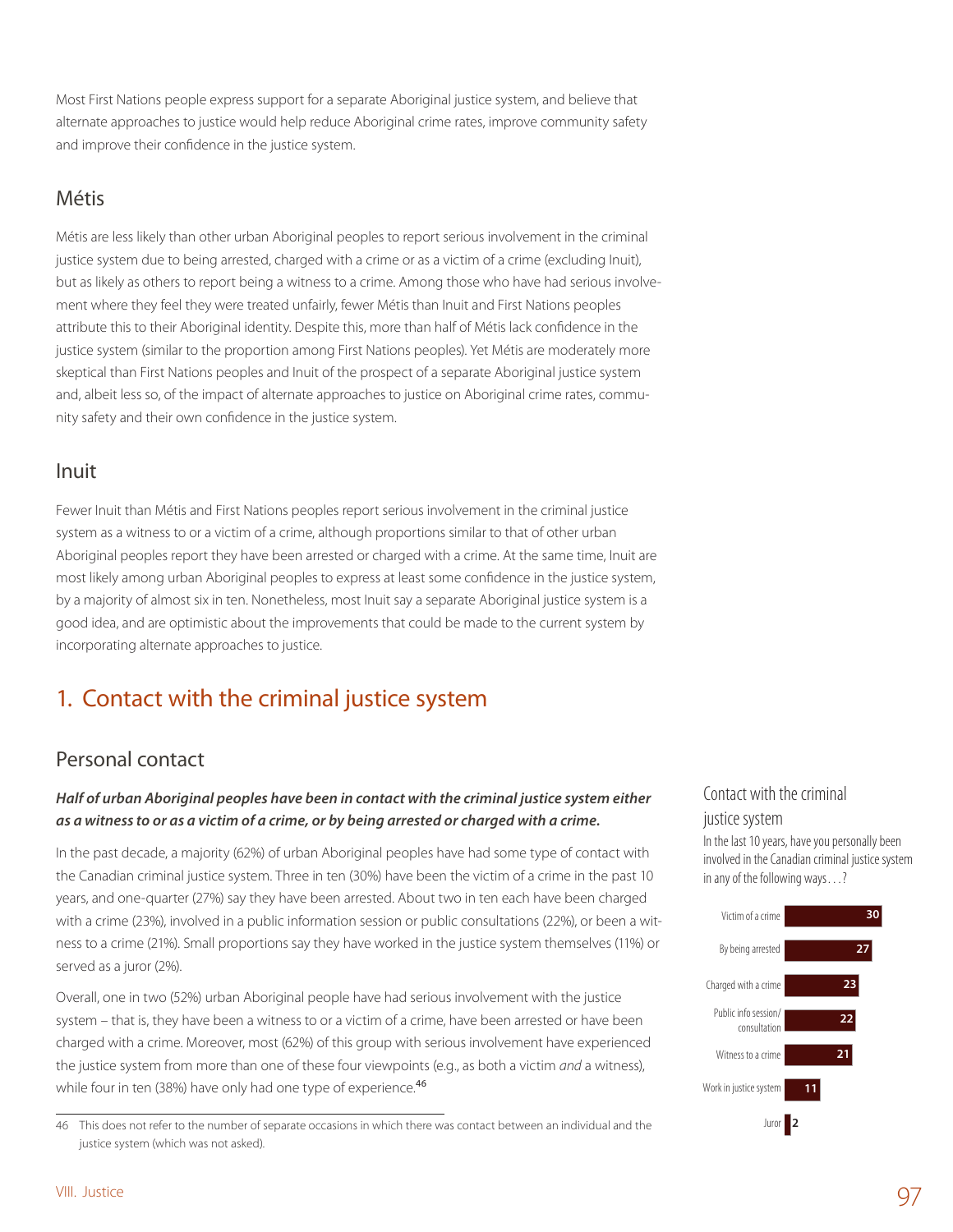First Nations peoples (55%) are more likely than Métis (48%) and Inuit (43%) to report some type of serious involvement in the criminal justice system (i.e., witness, victim, arrested or charged). Inuit are less likely than others to report being a witness to or a victim of a crime, while Métis are less likely to report being arrested or charged.

Serious involvement in the criminal justice system is more common in Toronto (67%) and Saskatoon (65%) than in other cities. It is also more often the case among men and those aged 25 to 44. Serious involvement, and particularly that involving an arrest or a criminal charge, is also strongly associated with socio-economic status. Seven in ten (68%) of those with household incomes under \$10,000 have had some type of serious involvement with the justice system (versus 39% with household incomes of \$60,000 or more), as do six in ten (58%) of those without a high school diploma (versus 37% with a university degree). Specific experience with an arrest or a criminal charge is almost four times higher among those in the lowest income bracket (51%), compared to those with household incomes of \$60,000 or more (13%), and among those without a high school diploma (43%), compared to those with a university degree (11%).

## Fairness of treatment

### *Among those who have had serious involvement in the criminal justice system, more than one-half feel they were treated fairly. Those who feel they were treated unfairly tend to think it is because they are an Aboriginal person.*

The *UAPS* survey also asked those who say they have been seriously involved in the criminal justice system in the past 10 years (as a witness or victim to a crime, or by being arrested and/or charged) whether they think they were treated fairly by the justice system. Although opinions are divided, urban Aboriginal peoples in this group are more likely than not to feel they received fair treatment. Almost six in ten (57%) believe they were treated fairly by the justice system in Canada, compared to four in ten (39%) who feel they were treated unfairly (4% are unable to offer an opinion). It is not possible to determine how perceptions of treatment vary by the type of involvement (e.g., upon being arrested compared to when a victim of a crime) since many people have had more than one such experience, but were only asked about their overall treatment.

Among those urban Aboriginal peoples who feel they were treated unfairly by the justice system, half (50%) think it is definitely because they are an Aboriginal person, and another one in four (25%) think this is likely the reason. Inuit (67%) and First Nations peoples (58%) are more likely than Métis (41%) to definitely think they were treated unfairly because they are an Aboriginal person.

Was unfair treatment due to Aboriginal identity?\* To what extent do you think you were treated unfairly because you are an Aboriginal person?



\* Subsample: Those who have been involved with the justice system as a witness/victim to a crime, or by being charged/arrested and felt they were treated unfairly.

Note: Percentages do not add to 100% due to those who said they don't know, or chose not to answer the question.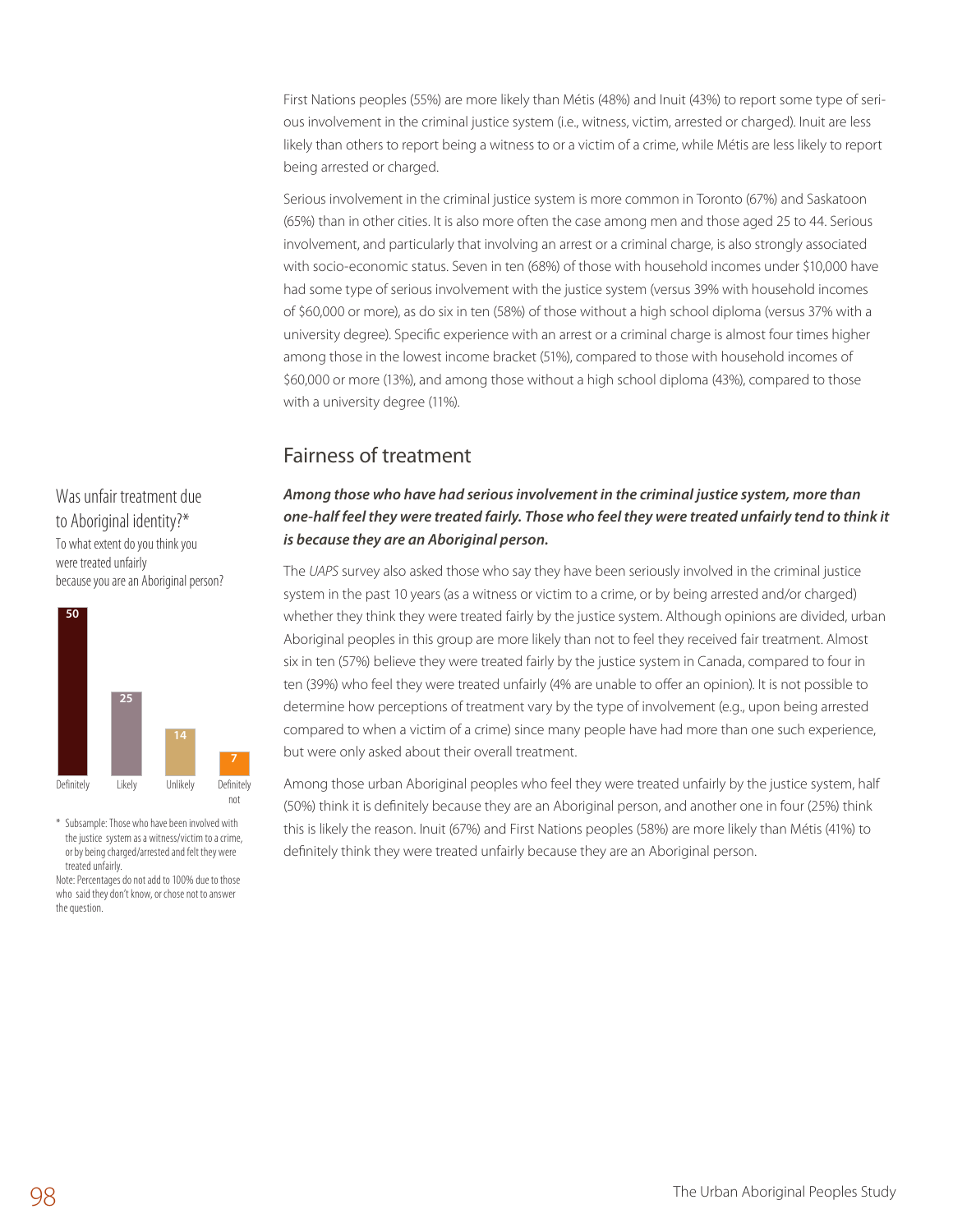## 2. Confidence in the criminal justice system

### *More than half of urban Aboriginal peoples have little or no confidence in the criminal justice system in Canada. Comparisons with other research suggest they are more than twice as likely as Canadians generally to have low confidence.*

Urban Aboriginal peoples tend to lack confidence in Canada's criminal justice system. More than one in two urban Aboriginal peoples have little (33%) to no (22%) confidence in the criminal justice system. Almost four in ten (37%) have some confidence in this system, but only a very few (6%) have a lot of confidence.

First Nations peoples (57% little or no confidence) and Métis (55%) express less confidence in the justice system than do Inuit (39%). Lack of confidence is also more evident among urban Aboriginal peoples in Vancouver (64%), Saskatoon (63%), Winnipeg (60%), Toronto (59%) and Edmonton (55%).

Notably, those aged 25 and older express less confidence than younger urban Aboriginal peoples in Canada's criminal justice system (58% little or no confidence, versus 46% for those aged 18 to 24), as do those urban Aboriginal peoples who have had some type of serious involvement with the justice system in Canada (i.e., they have been a victim of a crime, a witness to a crime, or arrested or charged with a crime). Confidence is lowest among those with some type of serious involvement who believe they were unfairly treated (77% say they have little or no confidence).

## How does urban Aboriginal peoples' confidence in the Canadian criminal justice system compare to Canadians overall?

Urban Aboriginal peoples appear to have less confidence in Canada's criminal justice compared to Canadians overall.

While the *UAPS* does not allow for a direct comparison of urban Aboriginal and non-Aboriginal peoples' confidence in Canada's criminal justice system, findings from other studies provide some insight. In a 2004 Public Safety Canada review of public opinion research conducted in Canada between 1980 and 2004, 46 percent of Canadians expressed confidence in their criminal justice system and 32 percent did not. In another study, the 2007 National Justice Survey, the Department of Justice Canada found 25 percent of Canadians expressed low confidence in their criminal justice system, while 75 percent had either moderate or high confidence in the criminal justice system.

The 2004 Public Safety Canada and 2007 Department of Justice findings suggest Canadians overall have more confidence in their criminal justice system compared to urban Aboriginal peoples. As *UAPS* data show, less than half of urban Aboriginal peoples express confidence in the criminal justice system in Canada. Compared to the 2007 Department of Justice findings, urban Aboriginal peoples appear more than twice as likely as Canadians generally to have low confidence in the criminal justice system in Canada.

According to the 2007 National Justice survey, individuals who had more confidence in Canada's public institutions reported a greater sense of belonging to Canada.

*Sources: The 2007 National Justice Survey: Tackling Crime and Public Confidence, Department of Justice Canada; "Public confidence in the criminal justice system," Public Safety Canada, Research summary, Vol. 9, No. 6, November 2004.*

### Confidence in Canada's system of justice

In general, would you say you have a lot of confidence, some confidence, little confidence or no confidence in the criminal justice system in Canada?

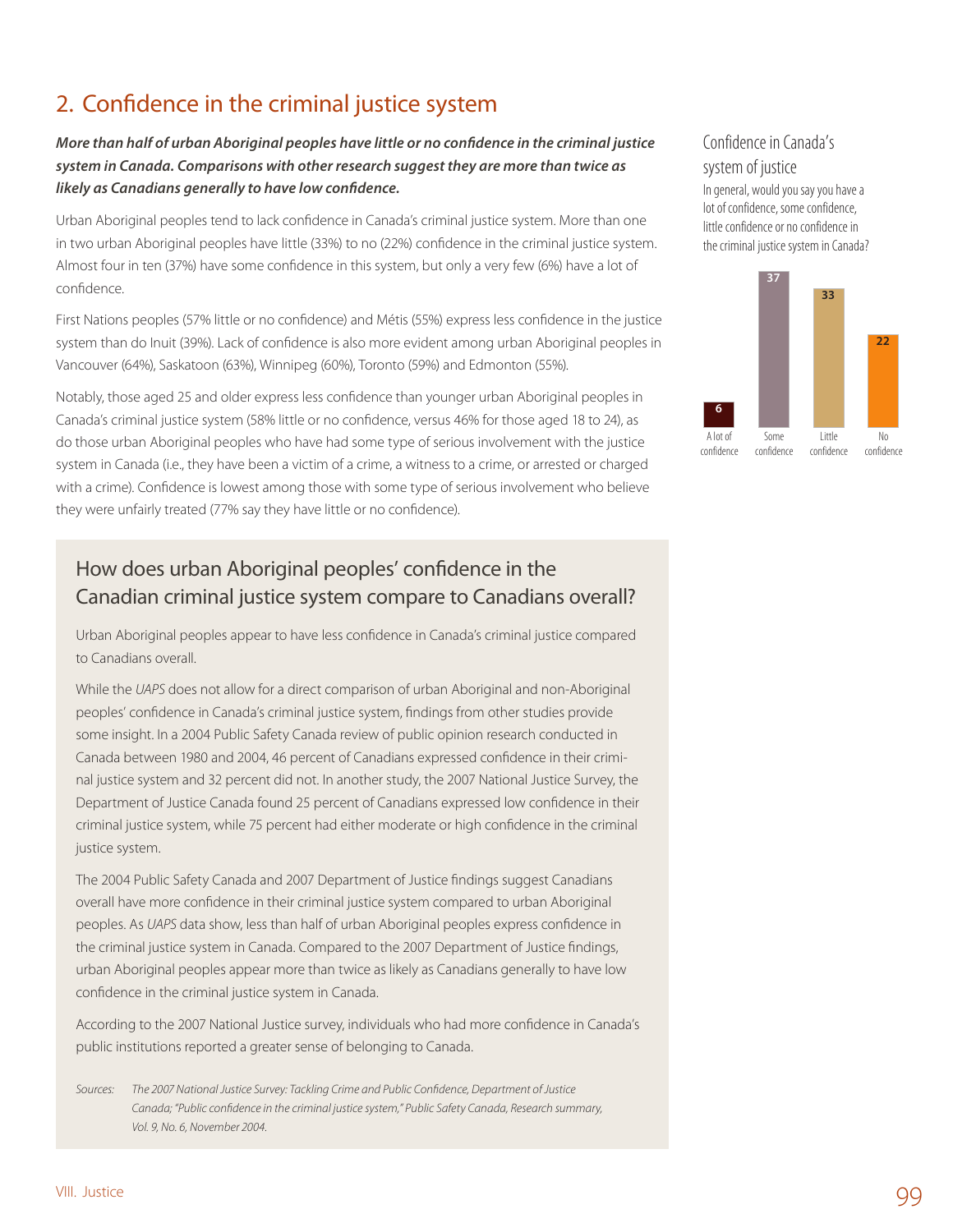## 3. Support for an Aboriginal justice system

## Good idea or bad idea

#### *There is strong support for an Aboriginal justice system among urban Aboriginal peoples, especially among those with little or confidence in the justice system in Canada.*

In light of the low confidence in the criminal justice system, it is not surprising that most urban Aboriginal peoples think creating an Aboriginal justice system separate from the mainstream system is a good idea. However, Métis are slightly more skeptical about the value of this idea than are Inuit or First Nations peoples.

More than one in two (56%) urban Aboriginal peoples think creating an Aboriginal justice system separate from the mainstream system is a good idea. Three in ten (29%) believe it is a bad idea, while 15 E2 percent are unable to offer an opinion.

> Support for a separate system is highest among First Nations peoples (63%) and Inuit (62%), although Métis are also more likely to support (49%) than oppose (32%) this idea (19% are undecided).

Across cities, urban Aboriginal peoples in Toronto (79%) and Halifax (72%) are most likely to support the idea of a separate Aboriginal justice system. Opposition to this idea is highest among urban Aboriginal peoples in Edmonton (41%) and Winnipeg (39%) – which is due to higher than average opposition among both First Nations peoples and Métis in these cities.

Not surprisingly, support for a separate system is greatest among those less confident in the justice system (such as those aged 45 or older). However, even one in two (51%) who have a lot of confidence in the justice system favour the idea of a separate system.

Finally, engagement in the Aboriginal community influences these opinions. Urban Aboriginal peoples who belong to a community that is mostly or exclusively Aboriginal

(63%), or who pay a great deal of attention to Aboriginal politics (69%) are more likely than others to support the creation of an Aboriginal justice system.

Aboriginal justice system: good or bad idea? Do you think creating an Aboriginal justice system separate from the mainstream system is a good idea or a bad idea?

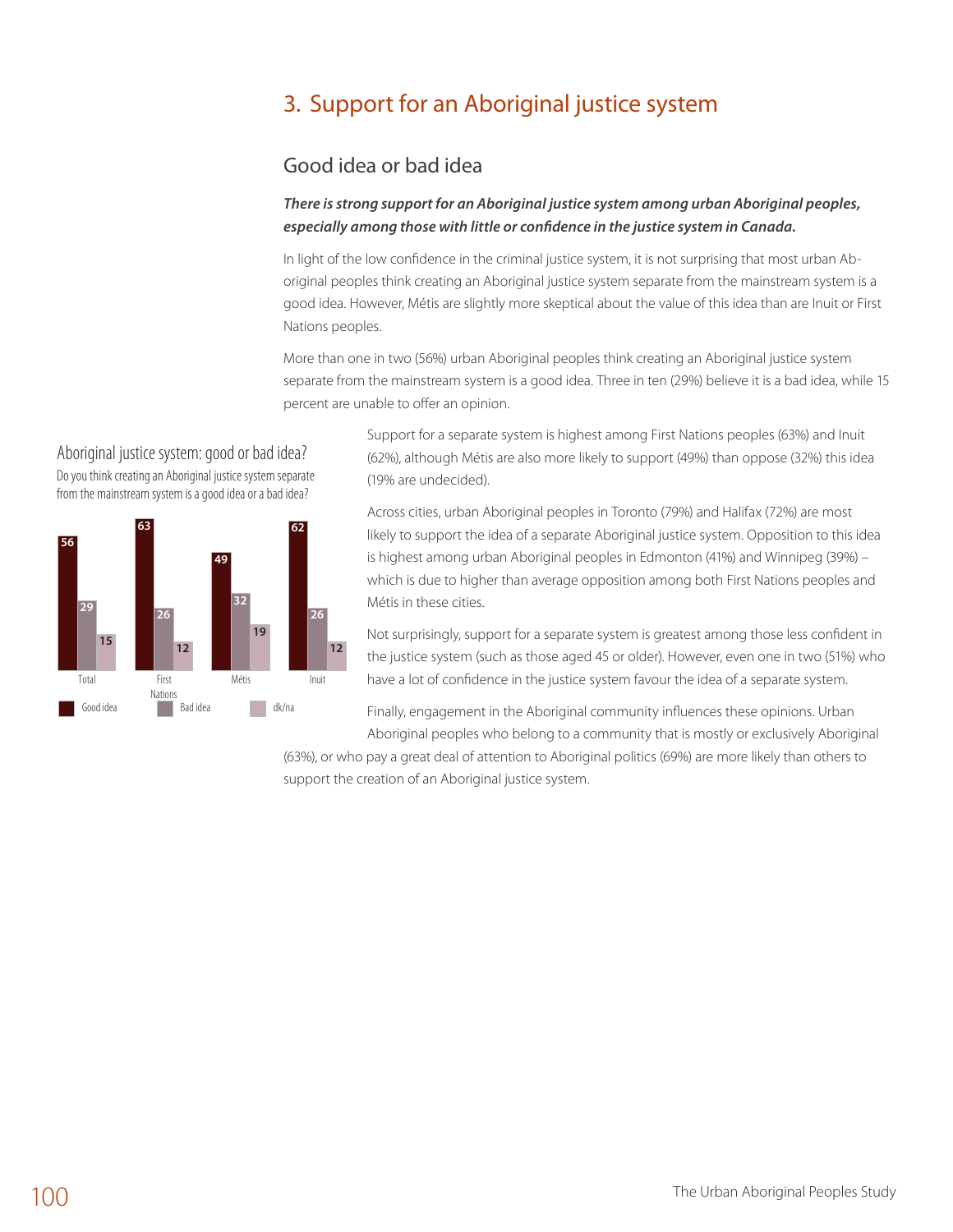**WHY A GOOD IDEA.** When asked why they think creating an Aboriginal justice system separate from the mainstream system is a *good* idea (unprompted, without response options offered), supporters say it is because they believe Aboriginal people would be better served by a system that allows them to be judged within their own value system and by their own peers, and that respects Aboriginal history and culture (25%). Some urban Aboriginal peoples also think a separate system would offset a current justice system that they perceive to be biased and that treats Aboriginal people unjustly (21%). Smaller groups suggest an Aboriginal justice system separate from the mainstream system would provide greater rehabilitation, healing and reduce recidivism (18%), offer a setting that is more comfortable culturally for Aboriginal people (17%) and, finally, provide a worthy alternative to an existing system perceived to be ineffective for Aboriginal people (10%).

**Why a bad idea?** Urban Aboriginal peoples who think creating a separate system is a *bad* idea were also asked the reason for their opinion (unprompted, without response options offered). Those opposed to this idea are most likely to say it is because they feel Aboriginal and non-Aboriginal people should be treated equally to avoid discrimination (48%). Some urban Aboriginal peoples believe that a separate system would unnecessarily segregate and isolate Aboriginal people (18%). Other reasons for opposing a separate system include the view that healing circles are not an effective punishment or deterrent (9%), and that a separate system would cause resentment or create conflict with the broader Canadian population (8%).

Reasons why urban Aboriginal peoples think creating an Aboriginal justice system separate from the mainstream system is a good idea:

*The concept of justice is different in an Aboriginal perspective. I think there would be less reoffending because their sentence would be culturally appropriate.* 

*Because our values and belief systems alone would significantly prevent a lot of our youth from being in the present criminal justice system.*

*For punishment to be effective it has to be meaningful to the individual, which means it would have to be close to their cultural beliefs.*

#### …or a bad idea:

*There are no [good] reasons to create one. Some may use it as an excuse to get away with crime.*

*Everyone is equal. Why should one race have special treatment and special laws?*

*Even though Aboriginal people have had experiences such as residential schools, I feel at the end of the day people are all at risk for experiencing negative situations (like abuse). I don't feel segregating [the] Aboriginal population from all other people and cultures is necessarily the answer... I feel implementing programming and healing into correctional facilities for all would be more beneficial.*